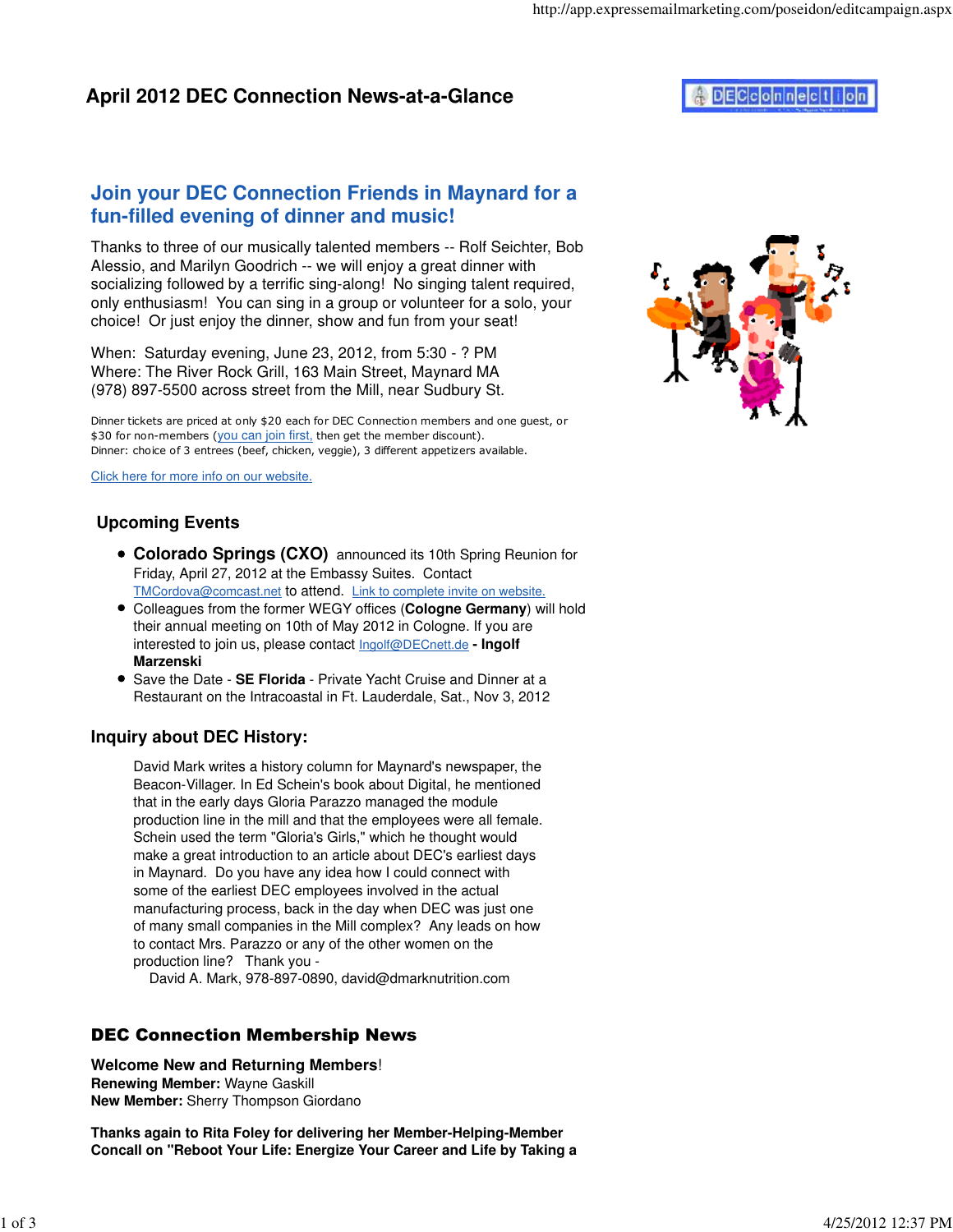**Break"**. If you are a paid-up member of DEC Connection, you can receive the presentation and audio recording by emailing [webmaster@decconnection.org.](mailto:webmaster@decconnection.org) And check out Rita's website at [www.rebootbreak.com!](http://www.rebootbreak.com)

#### **New DECconnection chapters:**

- **Washington, D.C. (DC, MD, VA, WV)** If you're interested please email new member Charlotte Cocke Conley at [charlottecconley@gmail.com wh](mailto:charlottecconley@gmail.com)o will organize. If you know any ex-DECcies in this area please contact to ask them to contact Charlotte. thanks!
- **Central FL -** an HP Retiree Group (for which we qualify as members) is being started at **The Villages**, meeting quarterly for lunch. They have 25 people so far. Contact Judy Donohue, 352-603-3941, [HPFloridaretirees@gmail.com](mailto:HPFloridaretirees@gmail.com)

#### **DEC Connection Member NewsBytes**: send yours to:

[webmaster@decconnection.org](mailto:webmaster@decconnection.org). See our new NewsByte archive page.

- From **Wayne Gaskill**: Retired in Tampa Florida area, just enjoying life with my wife Mary-Jo and helping as many folks as I can to do the same. Life is good!! [wgaskill@tampabay.rr.com](mailto:wgaskill@tampabay.rr.com)
- From **Don Murphy**, Digital Badge #144: I am retired in Provincetown after an incredible life and career with DEC. I have had the opportunity to apply my DEC experience and Ken's value system to business and community activities here in town. I do it with enthusiasm and pride as I have fun seeing the results. Life Is Good. See photo at right. [wrover@aol.com](mailto:wrover@aol.com)

Special Thanks to Jack Mileski for leading a group ["friends of Ken"] formed to explore the idea of creating a physical reminder of Ken and his impact on the Computer Industry. A small-scale statue was made and is an example of what could be built one day to honor Ken if there is strong interest. Joe Mullin (2nd from left, below) was delighted to receive the statue on behalf of Clock Tower Place.





DEC Connection Board members Bob Moore, Marilyn Goodrich and Jack Mileski present a small statue of Ken Olsen and PDP-8 to Joe Mullin, VP of Clock Tower Place (the Mill).

# **Website Updates**:

- **History and Culture page**: Galen Davis sent in a copy of the original Digital Telephone Book.
- **Links page**: We added a section called Volunteer activities if you have an organization you 'd like to post, email [webmaster@decconnection.org](mailto:webmaster@decconnection.org)
- **NewsByte Archive** will have member notes posted on a cumulative basis.